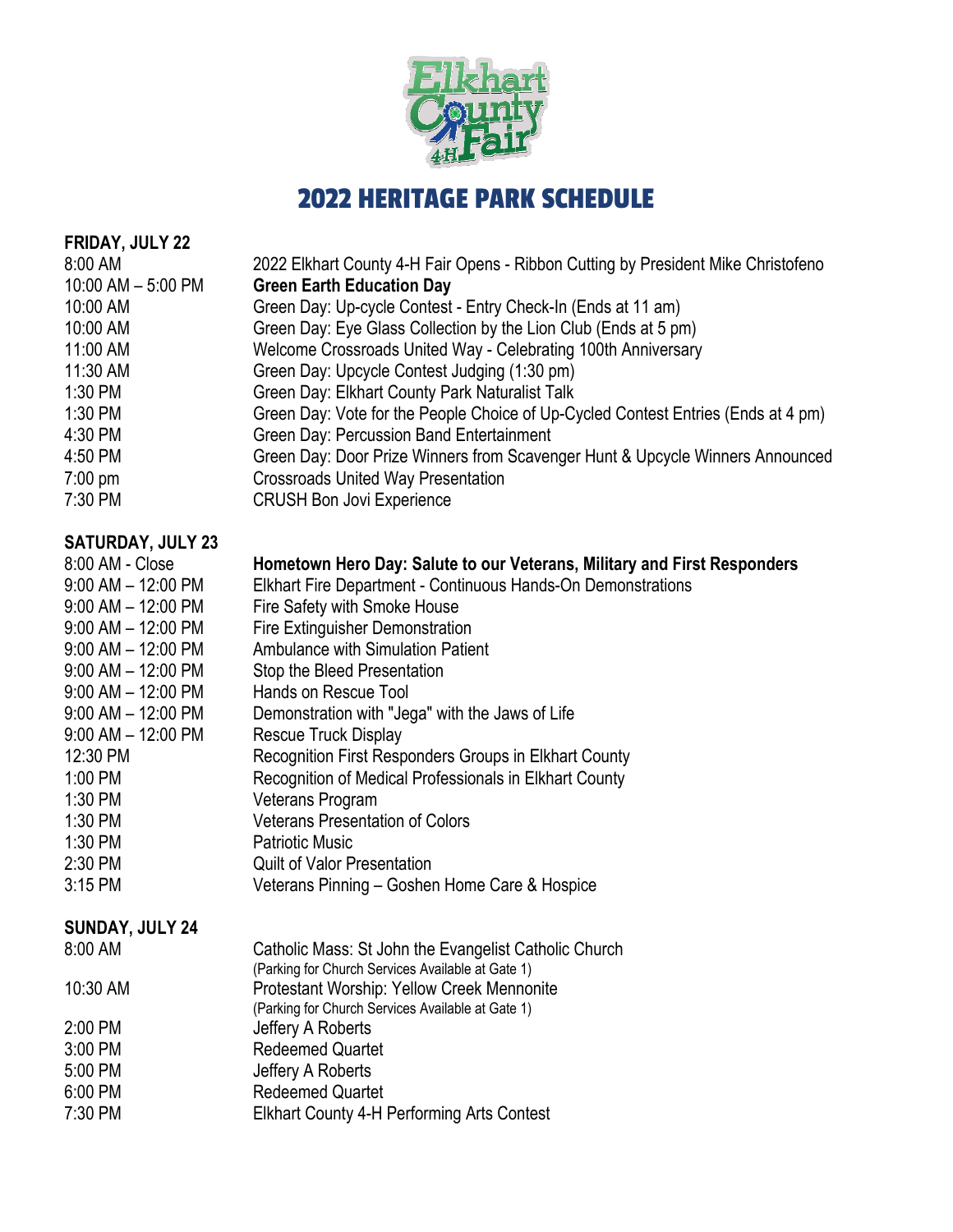#### **MONDAY, JULY 25**<br>9:00 AM - 3:00 PM **Disabilities & Special Groups Day** 9:00 AM Disabilities & Special Groups Day: Exhibit Booths Open until 3 PM<br>1:00 PM The Spoon Man, Comedian & Musician 1:00 PM The Spoon Man, Comedian & Musician<br>7:00 PM Princess Party Princess Party

#### **TUESDAY, JULY 26**

| $8:00$ AM $-3:00$ PM | Senior Citizens' Day: Senior Citizens (age 62 and over) Admitted Free until 3 pm |
|----------------------|----------------------------------------------------------------------------------|
| 8:30 AM              | Senior Citizens' Day: Check-In (Ends at 9 am)                                    |
| 9:00 AM              | Senior Citizens' Day: Welcome Program                                            |
| 10:00 AM             | Senior Citizens' Day: The Spoon Man, Comedian & Musician                         |
| 10:30 AM             | Senior Citizens' Day: Senior Citizen Talent Showcase Check-In                    |
| 11:00 AM             | Senior Citizens' Day: Senior Citizen Talent Showcase                             |
| 1:30 PM              | Shuffleboard Check-In                                                            |
| 2:00 PM              | Shuffleboard                                                                     |
| 5:30 PM              | 8 & 9 Year 4-Hers, 4-H Citizenship, Kroger Culinary & 4-H Leadership Awards      |
| 5:30 PM              | Youth Talent Contest - Junior Competition Check-In                               |
| 6:00 PM              | Youth Talent Contest - Junior Competition                                        |
|                      |                                                                                  |

#### **WEDNESDAY, JULY 27**

| $8:00$ AM $-$ Close   | Kids' Day                                                                                       |
|-----------------------|-------------------------------------------------------------------------------------------------|
| 8:30 PM               | Kids' Day: Frog Jump Check-In                                                                   |
| 9:00 PM               | Kids' Day: Frog Jump                                                                            |
| 9:00 AM               | Kids' Day: Anthem "Path to Health" Treasure Hunt (Ends at 2 pm)                                 |
| 9:00 AM               | Kids' Day: Kem Krest 4-H Scavenger Hunt - map at registration (Ends at 2 pm)                    |
| 9:00 AM               | Kids' Day: Registration open for Kem Krest Kids' Day events                                     |
| 9:30 AM               | Kids' Day: Ride on Big Bouncy Ball Race                                                         |
| 10:15 AM              | Kids' Day: Giant Inflatable Wheel Race                                                          |
| 11:00 AM              | Kids' Day: Rope-the-Cow Ring Toss                                                               |
| 11:30 AM              | Kids' Day: Epic Dance Studio's Performance                                                      |
| 12:00 PM              | Kids' Day: Treasure Hunt, Lincoln Ave. Bicycles & Scooters Drawing (You must be present to win) |
| 12:15 PM              | Kids' Day: 4-H Performing Arts Winners Performance                                              |
| 12:40 PM              | Kids' Day: Northridge Cheerleading Performance                                                  |
| 1:00 PM               | Kids' Day: Potato Sack Race                                                                     |
| 1:30 PM               | Kids' Day: Water Balloon Toss                                                                   |
| 1:45 PM               | Kids' Day: Watermelon Roll                                                                      |
| 2:00 PM               | Marvel Superhero: Spider-Man Meet & Greet                                                       |
| 2:15 PM               | Kids' Day: Dance Party with DJ Sticky Boots                                                     |
| 2:30 PM               | Kids' Day: 4-H Scavenger Hunt Prize Drawing                                                     |
| 2:30 PM               | Kids' Day: Treasure Hunt, Lincoln Ave. Bicycles & Scooters Drawing (You must be present to win) |
| 2:45 PM               | Kids' Day: Star Martial Arts Open Class Demonstration                                           |
| $3:15$ PM             | Kids' Day: Meet and Greet with Area Queens                                                      |
| 4:00 PM               | Marvel Superhero: Spider-Man Meet & Greet                                                       |
| 5:30 PM               | 4-H Achievement, Farm Bureau Tenure, 4-H "I Dare You" & Horizon Awards                          |
| 5:30 PM               | Youth Talent Contest - Senior Competition Check-In                                              |
| 6:00 PM               | Youth Talent Contest - Senior Competition                                                       |
| 6:00 PM               | Marvel Superhero: Spider-Man Meet & Greet                                                       |
| 8:00 PM               | Marvel Superhero: Spider-Man Meet & Greet                                                       |
| _____________________ |                                                                                                 |

#### **THURSDAY, JULY 28**

| 9:00 AM  | Pedal Car Racing Check-In (Ages 3-12) |
|----------|---------------------------------------|
| 10:00 AM | Pedal Car Racing (Ages 3-12)          |